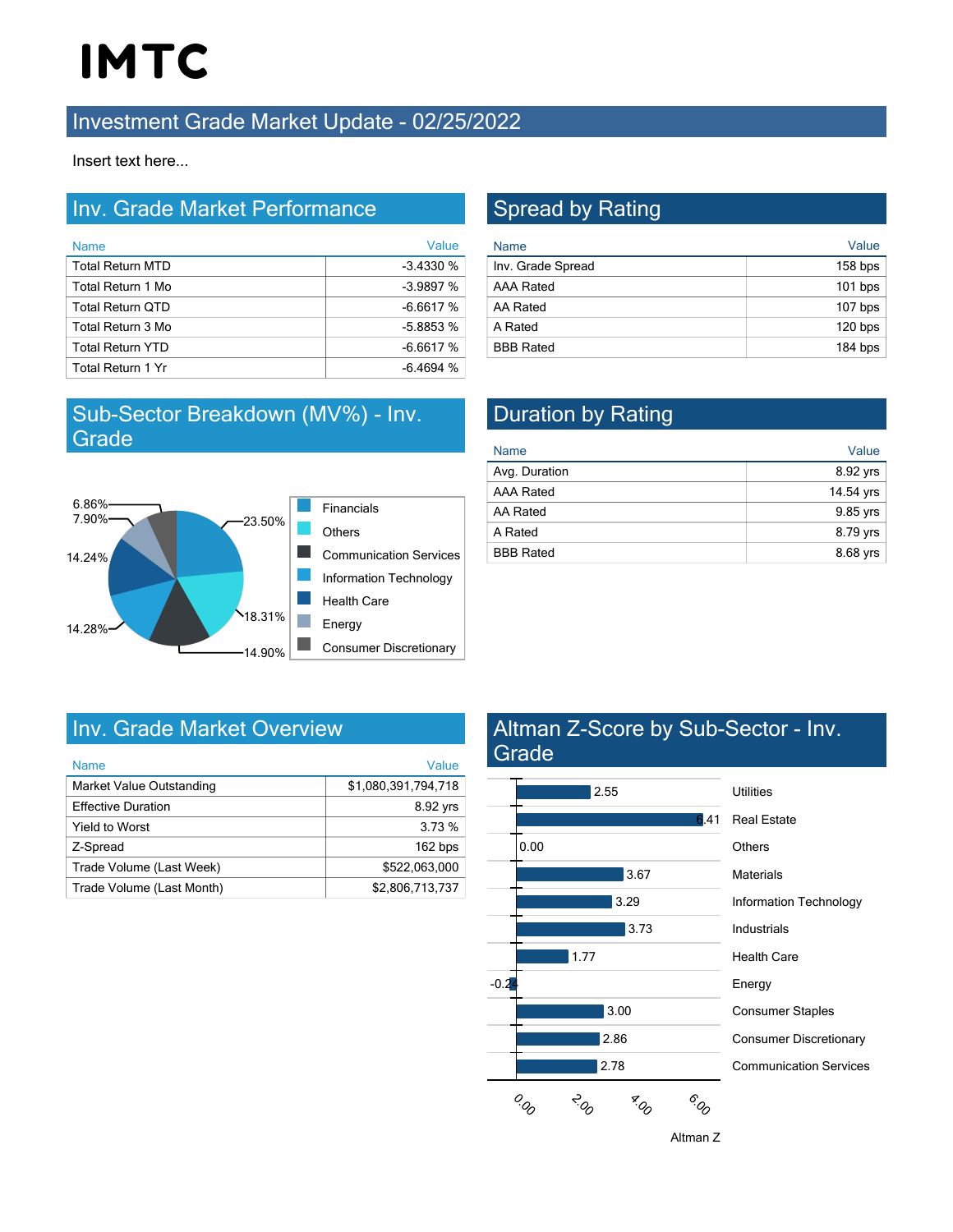# **IMTC**

# Z-Spread by Sub-Sector - Inv. Grade

|           | 197 bps            | <b>Utilities</b>              |  |
|-----------|--------------------|-------------------------------|--|
|           | $151$ bps          | <b>Real Estate</b>            |  |
| 0 bps     |                    | Others                        |  |
|           | 182 bps            | Materials                     |  |
|           | 141 bps            | Information Technology        |  |
| $135$ bps |                    | Industrials                   |  |
|           | 152 bps            | <b>Health Care</b>            |  |
| $145$ bps |                    | Financials                    |  |
| $270$ bps |                    | Energy                        |  |
| 167 bps   |                    | <b>Consumer Staples</b>       |  |
| 143 bps   |                    | <b>Consumer Discretionary</b> |  |
| 171 bps   |                    | <b>Communication Services</b> |  |
|           | TOO BRS<br>200 bss | 300 bss                       |  |

Z-Spread

DTS

#### Yield to Worst by Sub-Sector - Inv. **Grade**

| Name                          | Value  |
|-------------------------------|--------|
| Avg. YTW                      | 3.73%  |
| <b>Consumer Discretionary</b> | 3.54%  |
| <b>Consumer Staples</b>       | 3.77%  |
| Energy                        | 4.81%  |
| Financials                    | 3.46%  |
| Government                    |        |
| <b>Health Care</b>            | 3.67%  |
| Industrials                   | 3.44%  |
| Info Tech                     | 3.57%  |
| Materials                     | 3.90%  |
| <b>Real Estate</b>            | 3.53%  |
| Telecom                       | 3.86 % |
| Utilities                     | 4.12 % |

### DTS by Sub-Sector - Inv. Grade



| Utilities                     |
|-------------------------------|
| <b>Real Estate</b>            |
| Others                        |
| N/A                           |
| <b>Materials</b>              |
| <b>Information Technology</b> |
| Industrials                   |
| <b>Health Care</b>            |
| Financials                    |
| Energy                        |
| <b>Consumer Staples</b>       |
| Consumer Discretionary        |
| <b>Communication Services</b> |
|                               |

# Trade Volume (Last Month) - Inv. Grade



Trade Volume (Last Month)

### Recent IG Downgrades

| Name (short)            | S&P<br>Rating | <b>S&amp;P Rating</b><br>(Previous) | <b>S&amp;P Rating</b><br><b>Change Date</b> |
|-------------------------|---------------|-------------------------------------|---------------------------------------------|
| The Clorox C 3.9% 05/28 | BBB+          | А-                                  | 02/11/2022                                  |
| Biogen Inc. 2.25% 05/30 | BBB+          | А-                                  | 01/13/2022                                  |
| Baxter Inter 2.6% 08/26 | <b>RRR</b>    | А-                                  | 12/16/2021                                  |